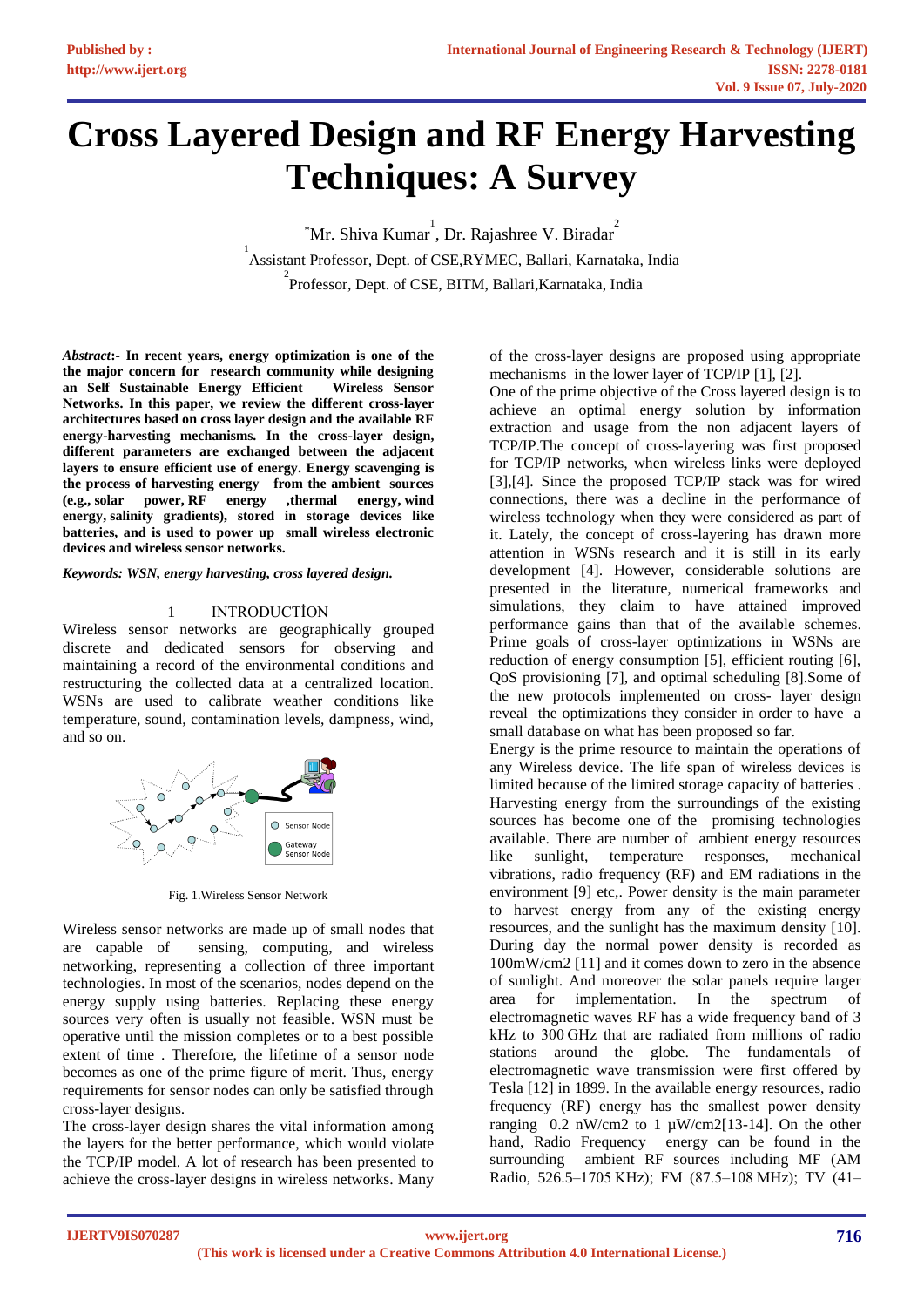250 MHz, 470–950 MHz); GSM (850/1900 or 900/1800 MHz); CDMA, 3G, 4G, and ISM (industrial scientific medical, 2400 MHz); and Wi-Fi (2.45/5.0 GHz). [15-17].

Moreover, the RF energy is least affected by varying climatic conditions. These advantages make the broadcasting stations as the most favorable energy sources to wireless sensor nodes for SHM applications.[18]. The RF energy harvesting may be one of the prime source of energy supply for many wireless application of wireless sensor networks (WSNs) and internet of things. The wireless sensor networks find their use in military applications such as battlefield surveillance, industry applications ,consumer applications ,Health monitoring and so on.

As shown in the Fig.2, an RF energy scavenging circuit made-up of an dipole antenna, a impedance matching circuit, a rectifier, a voltage multiplier, and an energy storage device or load, as discussed in the following sections. Normally in an Radio Frequency energy Scavenging/Harvesting system,the radiated RF signals communicating through wireless medium are tapped by a single or more than one RF antennas . The maximum power transfer is provided by using asuitable matching circuit . Since the output voltage of the rectifier is normally very low, multiplier is used to boost the DC voltage level to drive a wireless device. Finally energy is preserved in batteries or sometimes directly connected to drive the devices. In this paper, we also try to point out the parameters used to assess the throughput of an RF power scavenging mechanism, by using the power conversion efficiency (PCE) of the system.





The remaining section of this paper is arranged as follows. Second Section addresses the problems frequently faced by cross layer approaches and RF energy Harvesting schemes . In the third Section various components and techniques of energy harvesting are discussed . Finally, in the fourth Section the conclusions are made.

# • **Propagation Model:-**

The propagation model is one of the vital parameter in the design and implementation of a wireless sensor network (WSN).It is a collection of mathematical expressions that describes the radio wave propagation characteristics such as operating frequency, distance of the source from the receiver , signal strength and other conditions. Normally one model is developed and is used to predict the performance of all other propagation models with similar limitations. The formulated models predict the path loss and effective coverage of transmitted waves which is calculated theoretically or practically.It is practically impossible to formulate the exact path loss and other

parameters using a single mathematical formulation since the RF signals are propagated under different environmental and geographical conditions. Therefore various attenuation models exists based upon the different operating conditions such as indoor, outdoor and free space.One of the widely used and optimistic model is the free-space model [87], known as Friis transmission formula, which emphasizes that under ideal conditions , the power around the antenna is equally distributed. The free space path loss (FSPL) is measured as given in Equation.1.

$$
FSPL = \frac{P_t}{P_r} = \left(\frac{4\pi d}{\lambda}\right)^2(1)
$$

Where,  $P_t$  is the transmitter power,  $P_r$  is the receiver power, d is the distance between the transmitter and receiver,  $\lambda$  is the wavelength.

#### 2 DİFFERENT CROSS LAYER APPROACHES BASED ON PROTOCOLS

#### **2.1 Routing Protocol**

Ammar et al., (2018), Proposed a scheme of cross-layer design that includes physical and network layer which significantly extends the network lifetime enhancing the communication efficiency level. Results claim an improvement in ad hoc on-demand distance vector protocol that is used to discover the route and provide reliable transmission of data by considering the two energy thresholds of SNR and the residual energy along with the power minimizing algorithm.

Chen et al., (2010) Proposed a communication scheme that reduces the intra communication in virtual MIMO nodes, saving the energy and minimizing the latency concurrently at transmission links. The proposed routing protocol claims to optimise energy and latency along the route.

Di Marco et al., (2010) Propose TREnD algorithm which is a simple cross-layer protocol to control applications over WSNs. It claims to satisfy application conditions on reliability and latency while reducing the energy consumption. TREnD is allows the network to accommodate itself for changing requirements. The parameters considered are the sleeping discipline and beacon mechanism, that enhances reliability and energy efficiency.

Babulal et al., (2010) Proposed an XLE2R (Cross layer Energy Efficient Routing) algorithm based on routing decision to prolong network lifetime for static nodes. It depends on the communication among various layers and the information of source and the destination node so as to increase the throughput of sensors. Comparison of DSR with XLE2R are also shown.

Chen et al., (2010) Propose a design to reduce the total power consumed by multiple-hop wireless sensor networks for providing target end-to-end transmission and reliability. By using a cross-layer design various methods are presented for direct transmission, single and multirelay cooperation scenario .

Chabalala S. C. et al., (2011) Propose a cross-layer adaptive routing (CLAR) protocol for WSNs, that claims to reduce the application of routing control packets to increase network-lifetime. They have developed an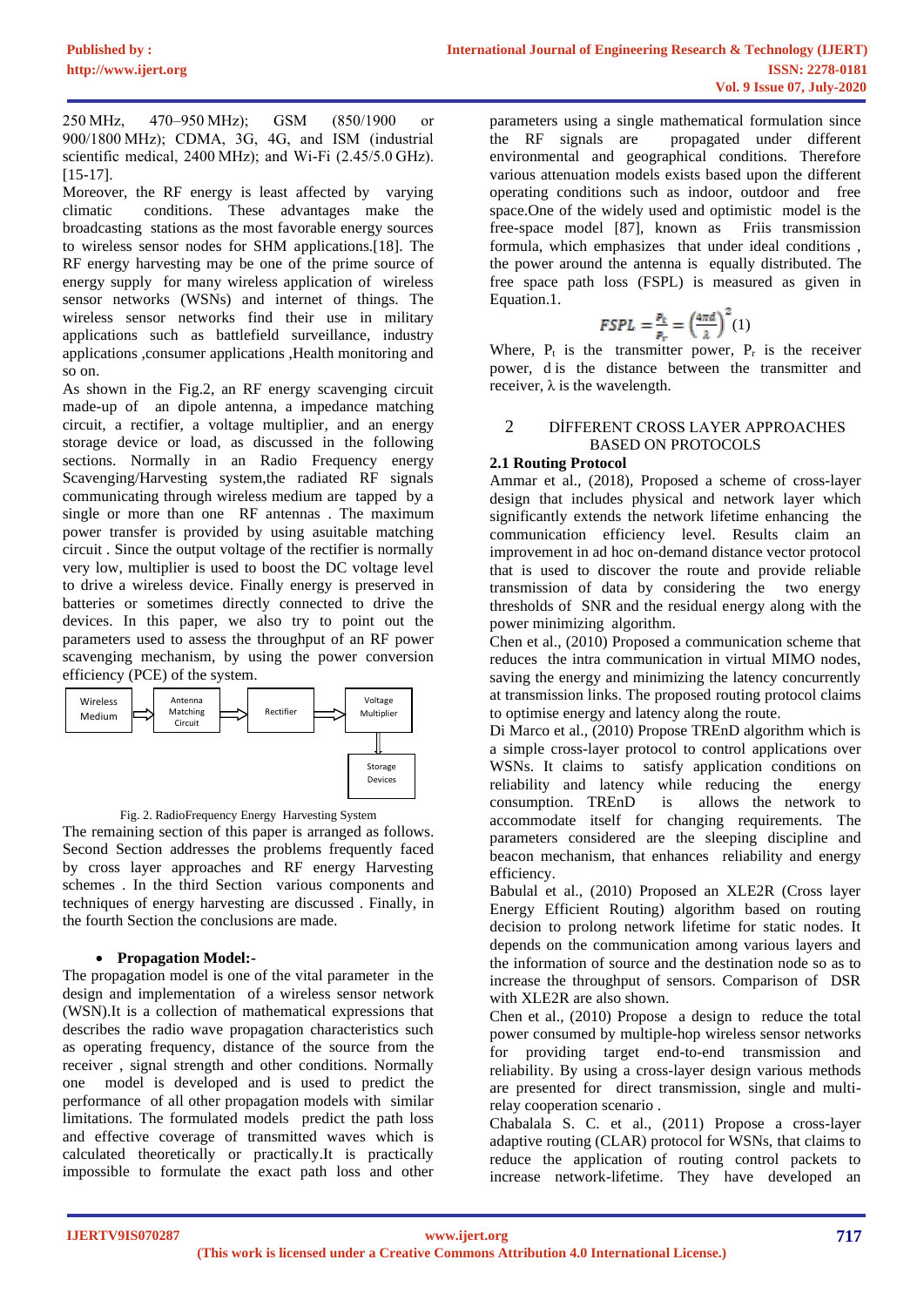analytical model to estimate energy consumed during route establishment and existing simulation results that claim better performance and energy efficiency.

Dessales et al., (2010) Propose a building monitoring systems that are used to identify and increase the building energy performances in an efficient way. They have emphasized the importance of cross-layer approach between the physical layer and the MAC layer.

Gao et al., (2013) Proposed a multiple-hopping routing protocol based on the LAR algorithm and cross-layer mechanism. Distance between the nodes and the equilibrium weight factors are the two parameters considered to minimize the energy consumed and limit the packet drop rate of the network.

Jaradat et al., (2013) Propose a cross layer design by implementing an algorithm that makes use of the parameters such as the left over battery power, link strength and the power required for transmission. The designed algorithm is an energy aware routing algorithm that improves the overall power consumed and maximizes the network lifetime by determining the subsequent hop to relay node so as to reach the network sink node.

Anupama et al., (2014) Propose a procedure for monitoring the pipeline system with the help of the Wireless Sensor Network technology by considering over 100 wireless motes to monitor gas and oil pipelines. The procedure is used to develop a protocol stack that consists of Time Synchronization, Topology Control, Routing, and MAC protocols. The stack of protocol reveals some important characteristics such as reduced energy consumed and memory utilization that play a major role in implementation of wireless sensor networks.

Chen et al., (2015) Proposed cross layered design implements routing protocol with improved energy efficiency and reliability . The scheme is based on to optimize the energy consumed and provide end-to end reliability for WSN. Results claim improved energy efficiency and reliability over the existing algorithms.

Alhalafi et al., (2016) Propose an "green Task-Based Sensing" (gTBS) scheme that uses energy efficient cross layer design. The scheme not only avoids the power wasted in unnecessary signaling but also improves reliability and efficiency of the network life time.The gTBS uses the sleep and wake-up scheme that allows the inactive nodes to sleep and reduce the power consumed .

Mishra et al., (2017) Proposed a C-L design that minimizes the power taken and improves network lifetime by involving adaptive grid-based data aggregation and routing algorithms for data transmission.

Shibo et al., (2012) Proposed JRPRA a distributed algorithm to improve network lifetime that jointly considers routing, power control, and link-layer random access.

# *2.2Medium Access Control layer protocols*

Zhang et al., (2010) Proposed an review over few parameters of WSN and introduced of some recent typical MAC protocols with respect to energy efficiency for WSN. The channels accessing policies discussed are grouped as contention-based, TDMA-based, hybrid, and cross layer protocols.

Dessales et al., (2010) Proposed a realistic propagation model that considers all the climatic conditions. The quality of radio link is evaluated by using the BER and estimate the power consumed to transmit every bit successfully. The power gain is achieved by considering the joint optimization of the Medium Access Control sub layer and the Physical link layer.

Shen et al., (2011) propose the comparison of the power efficiency of MAC protocols in WSNs. According to channel access policy the MAC protocols are grouped as contention-based, TDMA-based, hybrid, and cross layer MAC protocols, comparison is carried out by considering their advantages and disadvantages qualitatively. By implementing in ns-2 simulator the MAC protocols are reviewed in the view of energy efficiency by quantitative comparison.

Karvonen, et al., (2006) Propose a cross layer design that uses the forward error correction (FEC) coding and the identification of the sleep and wakeup periods for narrowband wireless sensor networks (WSNs). This scheme considers the information extracted from the lower two layers of TCP/IP.

Tiglao et al., (2012) Propose a NACK-based repair scheme that is combined with an adaptive MAC layer retransmission scheme to enhance the overall output of the protocols used in the transport layer. The delay incurred in end to end transmission is reduced while reliability and energy efficiency are maintained. The NACK algorithm automatically initiates intermediate retransmission of packet when an out-of-sequence packet is detected. Simulation results claim to improve throughput and energy efficiency.

Hsueh et al.,(2012) Propose a cross layer design that integrates MAC protocol at the receivers side.The protocol decreases the time taken for authentication and thereby reduce the power exhausting attacks. As a result of which the replay and forge attacks are addressed in an energy efficient way.

Sadouq et al.,(2014) Proposed cross layered design for energy-efficient framework for long-lasting sensor networks.The design comprises of physical layer , medium access control, and routing layer.The designed framework helps the node's energy to be used efficiently by reconfiguring and enabling them to redistribute the management tasks which in turn enhances the scalability of the overall system in heavily populated sensor networks.

Sadiq et al., (2017) propose Energy-Efficient Cross-Layer (EECL) approach in which the network layer exploits the information of interaction between MAC and Physical layers to reduce the energy consumed in forwarding the data .The approach considers the X-MAC protocol that uses the distances between the nodes and BER as the parameters of interest.

Quintero et al., (2017) proposed a scheme that utilizes Bayesian inference and more accurately particle filtering to estimate the state of charge inside the voltage SOC curve. This statistics reveals valuable results that can be included in MAC protocols for energy efficient communication.

Cho et al.,(2007) Propose a cross-layer design termed as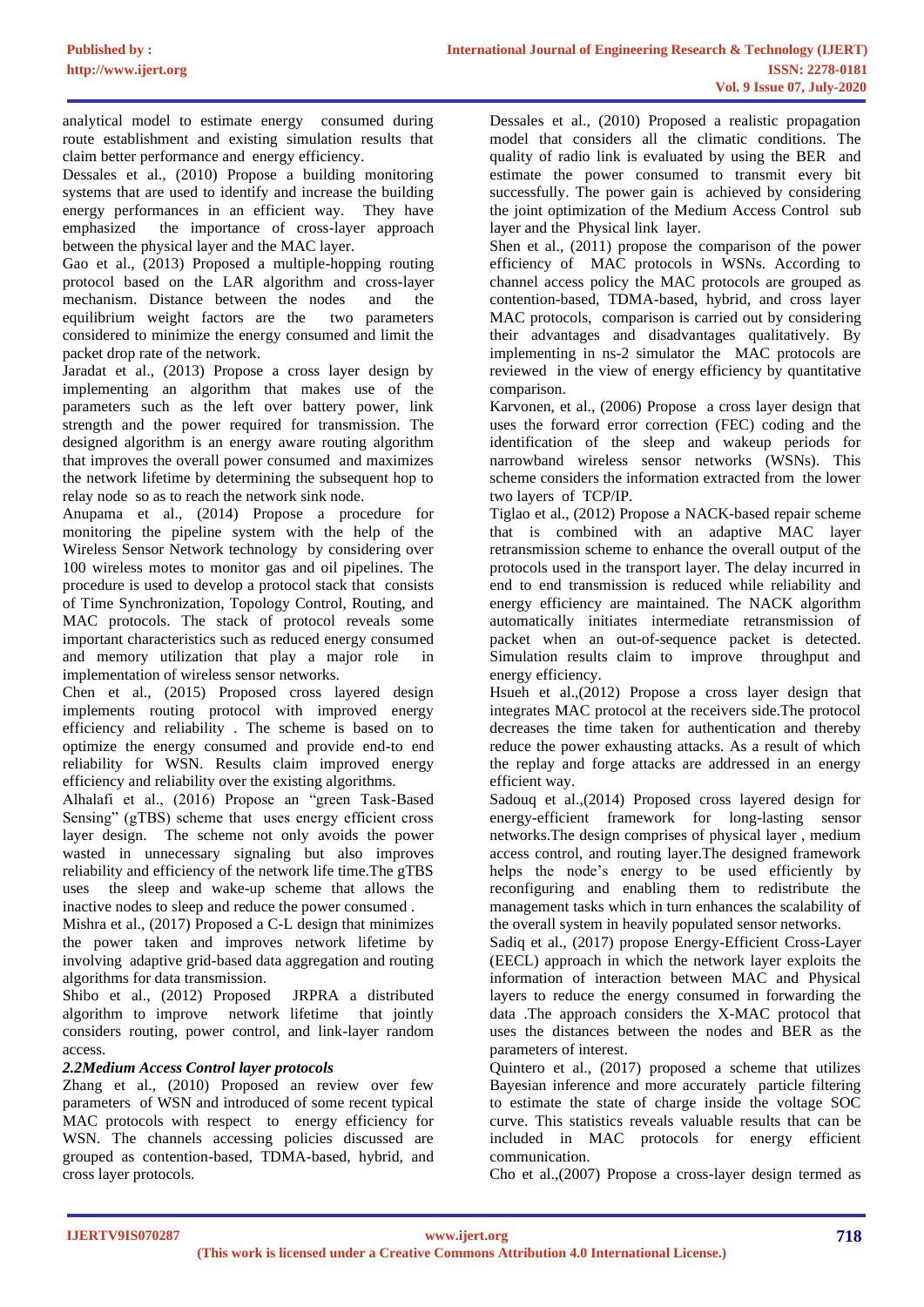Cross Layer Medium Access Control (CLMAC) protocol to present energy-efficient routing. The CLMAC combines the information of network layer and link layer routing distance within a small routing table, This in turn helps the node to decrease the routing overhead and enhance the network life time of the sensor nodes.

Bencini, et al., (2010) Propose a cross-layer design that includes an MAC and Routing protocol integrated to manage defects encountered in Wireless Sensor Network (WSN). The designed protocol reveals some important parameters such as improved efficieny,reduced latency and reliable end to end transmission. The design automatically reconfigures the network topology on finding the defect without actually increasing the signaling overhead and the latency.

Song, et al., (2007) Propose a cross layer design that encompasses the Low Energy Self-Organizing Protocol (LESOP) for target tracking in heavily populated wireless sensor networks. The exchange of information between application layer and MAC is exploited .The protocol is further simplified by excluding Transport and Network layers .The LESOP is simple protocol that reduces the tradeoff among the tracking error and the network energy consumption. And also the LESOP becomes the first embedded wireless Interconnect architecture to be demonstrated as a two layer architecture .

Chen et al., (2015). Propose a cross layer design to decrease the power consumed in multi-hop wireless sensor networks while maintaining end to end reliable transmission. The design proposes optimization scheme for direct transmission, joint routing scheme for single-relay cooperation and power allocation scheme for multi-relay cooperation scenarios .The results presented reveal that the design consumes less power and is more reliable than the available algorithms.

#### *2.3Communication protocol*

Xueying Zhangetal.,(2015) propose a TopologicalStructure Layered Configurations (TSLC) routing algorithm to improve the quality of WSN data transmission performance based on the topological structural characteristics and optimization of network layers. Using cross-layer design the co processing of layers is achieved by extracting the information of the nodes in the network and MAC layer . And the results reveal to save the power consumption of the entire network and enhance the performance of the network ,also prolong network life time.

### **2.4 Transport layer protocol**

Xiong et al.,(2010) Propose a scheduling algorithm that uses the cross layer design concept in the process of decision making and thereby making the protocol channel adaptive. The algorithm is based on a Markov Decision Process (MDP) method that uses the present channel state and calculates the average energy cost incurred in the process of packet delivery is practiced. Numerical examples reveal the supremacy over the existing schemes.

#### 3 COMPONENTS AND TECHNİQUES OF ENERGY HARVESTİNG

#### **3.1RectEnna**

Rectenna is a special type of rectifying antenna that is used to convert the induced AC by the electromagnetic energy to DC. Usually the rectenna is made up of a simple dipole antenna with a RF diode connected across it. Normally the schottky diodes are preferred because of their high speed of switching.

Cao et al., (2017) Proposed an RF energy harvesting scheme that consists of twin coil ferrite rod (TCFR) antenna in amplitude modulation (AM) band. They claim 20.9% increase in performance with the conventional single coil ferrite rod antenna (SCFR). They claim to compare many surrounding energy sources and review their pros and cons.

Cao et al., (2019) Proposed an RF energy harvesting (RFEH) scheme that uses a tightly coupled electromagnetic resonance technology .A relay resonator placed in the middle of the tag antenna and the reader increases the PCE of the module. The relay resonator design considers the coupling concept of the resonant technique and near-field magnetic field.

Amrutha et al.,(2017).Proposed a Rectenna employing a microstrip patch with cement substrate that resonates at the RMS value of the AC voltage developed at antenna terminal when a plane wave is incident .The design is verified by simulations carried out with High Frequency Structure Simulator (HFSS). The results indicate the voltages are produced are in the range 0-5 mV.

Ghosh et al.,(2014). Proposed a RF energy harvesting system that is capable of powering the tiny wireless sensor nodes using the electromagnetic radiated energy from cell towers operating for CDMA and GSM bands. To harvest maximum energy from the radiating towers a special type of monopole antenna with microstrip is designed that has an impedance of 377  $\Omega$  with circular polarization. The RF to DC conversion module uses a 7 stage voltage doubler circuit.

Ipar et al., (2016).Proposed an energy harvesting scheme using patch antenna made up micro strip that operates at 2.4GHz. The proposed RF energy harvesting technique is implemented for many electronic devices like LED, scientific calculator and battery charging.The RF method designed is reviewed using simulation and practical experiments.

Saini et al.,(2016).Proposed a power management scheme for RF energy harvesting. Design Features reveal that the maximum power efficiency is gained for specific range of load resistance. So the input resistance of DC-DC booster is same as the load resistance in order to get maximum power conversion.The circuit is fabricated using 180 nm mixed-mode CMOS technology.

Sim et al., (2009).Proposed a energy harvesting scheme using micro strip patch receiving antennatoharvestRFenergy for wireless soil sensor network implemented outdoor. The performance parameters evaluated are in terms of return loss, radiation efficiency, and gain.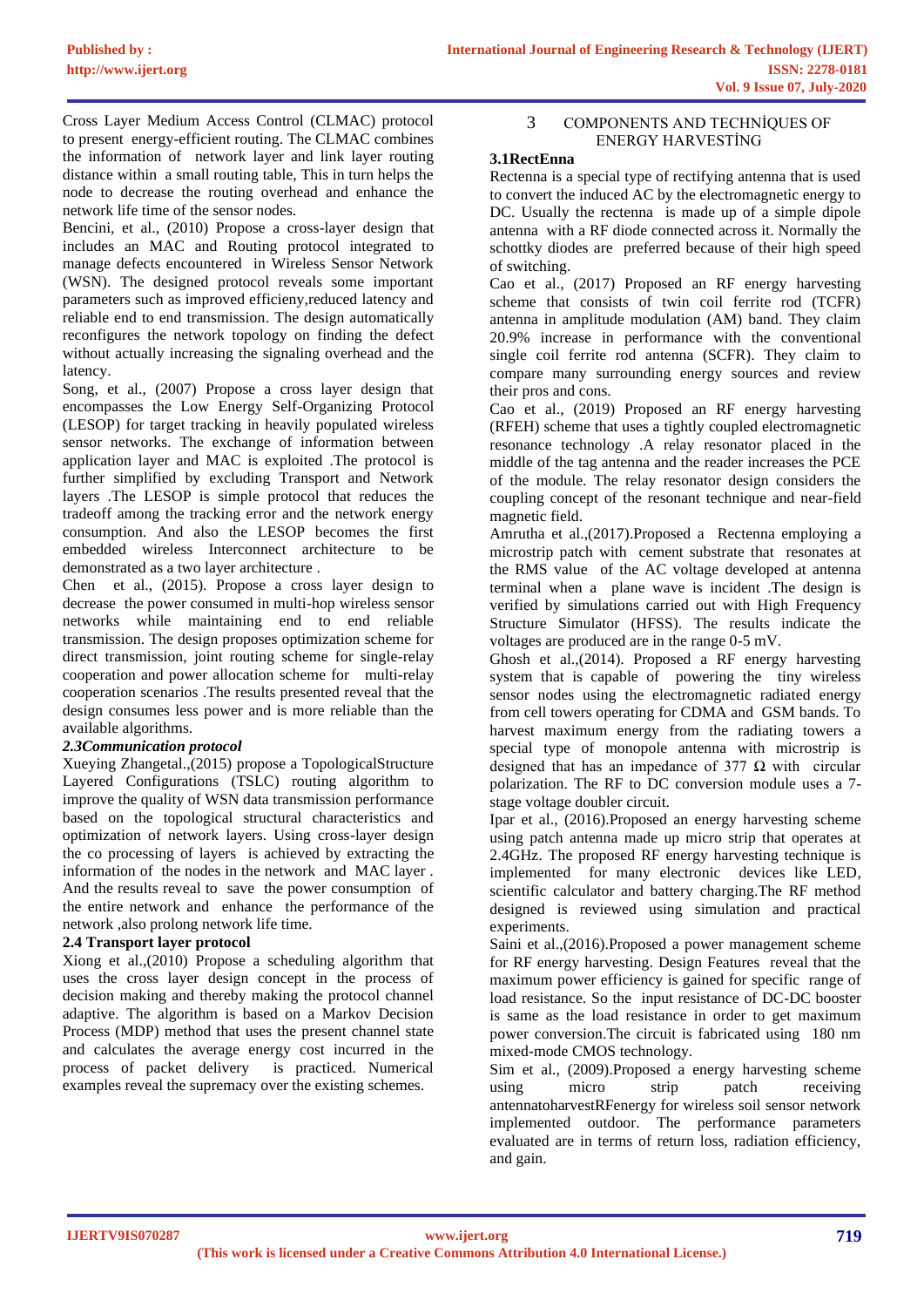### *3.2RF Matching Circuits*

An impedance matching circuit is always found in between source and load, so as to transfer maximum power to the load while delivering an input impedance that is same as the complex conjugate of the source's output impedance.

Hammed et al., (2017).Proposed a methodology of a matching network selection strategy for variable input power levels to increase the harvested energy for a given input power levels. The RF energy harvester circuit uses an impedance circuitry that is off chip so as to increase the generated power with a specified frequency band of 902– 928 MHZ. The proposed RF energy harvester claims a PCE of 32% at  $-15$  dBm (32  $\mu$ W) and produces 3.2 V of DC voltage to a load of 1  $\text{M}\Omega$ .

Felini et al.,(2014) Proposed an RF energy harvesting system with an improved dynamic impedance matching network (DyIMN). The DyIMN system was integrated on an FR4 substrate that uses the discrete components and is capable of converting RF energy to regulated DC voltage that can power many wireless devices. The experimental results claim to achieve an maximum impedance matching with an input RF power of upto +5dBm. The circuit requires as low as -10dBm of power to harvest energy from a source with a distance of one 150 cms.

Hameed et al.,(2013).Proposed an RF-DC rectifier using a passive multi-stage circuit implemented on standard PMOS transistors to allow individual bulk biasing and thus avoiding the necessity of deep n well technology. The proposed 915-MHZ rectifier is fabricated with 130-nm CMOS technology. The design is capable of generating 1V output with an received power of of -22 dBm.

Khansalee et al.,(2015).Proposed a rectifier design with a source-pull simulation to estimate the maximum impedance matching to maximize the efficiency to 35.53% thereby producing an DC voltage 1.09 V and 3.16 mA.The DC currents of 10 dBm is produced at the load using 2420 MHz continuous wave signal.

# *3.3Rectifiers*

A rectifier is an electrical device that [converts](https://en.wikipedia.org/wiki/Electric_power_conversion) one form of energy(AC) to the other form of energy (DC), which flows in only one direction.

Lee et al., (2018). Proposed adjustable impedance M/N with a CMOS technology to produce RF energy using 3G/4G cellular low-band signals. The proposed converter consists of cross coupled rectifier with differential- drive and a four-bit capacitor array.The RF-to-DC rectification has a varying conversion efficiency with different loads.

Kim, et al., (2013). Proposed rectifier that uses multi-band impedance matching circuit with Villard structure, a lowpass filter (LPF) to suppress wideband harmonics and a load terminator . The circuit receives in band signals and cuts off the out-of-band signals so as to effectively block the back-scattered nonlinear frequency components from the nonlinear rectifying diodes to the antenna. The fabricated scheme results in high conversion efficiency .

Li et al., (2019) Proposed a rectifier circuit that utilizes the MOSFET threshold voltage for RF energy harvesting. The rectifier is designed with SMIC 0.18\_m CMOS technology with an improved efficiency of 72.3% .

Wu et al., (2016). Propose a simple converter that uses

940 MHZ signals for reduced-power wireless power transfer (WPT) system. By testing various diodes and topologies, a rectifier circuit is designed as a very-low ambient energy collecting system.

Inin Wang et al.,(2015) Proposed a design for RF energy harvesting using enhanced full-wave CMOS rectifying charge pump. They have used body-connected PMOS diodes for rectification and switching for capacitor charging pump with low-voltage operation of 0.4 V.

Lin et al., (2017). Proposed a harvesting circuit that is designed using 0.18µm CMOS power-management system for wide range of ultra-high frequency (UHF). The architecture claims to be power-aware and has adaptive DC-DC conversion ratios with PCE 59%.

Saffari et al., (2018). Proposed a four-stage threshold voltage compensated power converter to supply a increased power conversion efficiency (PCE) over a vast input power range that maximizes the area powered by wireless devices. The circuit is designed and verified using IBM 130-nm CMOS technology.

Alippi, et al., (2008). Proposed a low-power maximum power point tracker (MPPT) circuit particularly to powerup wireless sensor nodes and to store solar energy into rechargeable batteries even in unfavorable climatic conditions. The PCE is increased by using an modified ad hoc algorithm .

Saffari et al.,(2019) Proposed a RF converter scheme with four-stage threshold voltage compensation circuit that uses an sub threshold auxiliary transistors to achieve higher efficiency. The rectifier is designed in 130 nm CMOS technology.This technique can be applied to a link of considerably reduced number of rectifier stages.

Zhang et al,.(2014). Proposed an rectifier circuit to generate power from the surrounding energy sources with shunted Schottky diode to achieve maximum efficiency of 81%. The PCE attained is around 50% of the input power level at 25 m W for a frequency of 1.43GHz.

Mansourt et al., (2018).Proposed a exponential rectifier (DR) design for producing energy from radiofrequency with a power of 0 dBm. They propose to increase the efficiency over different frequency ranges with reduced size of RF rectifier circuit. The topology claims to provide an efficiency of more than 30%. Also, the proposed topology claims the PCE more than 30% over a wide range of frequencies from 950 to 1500 MHz. Commercial balanced-unbalanced (BALUN) component is used for port transformation. The design claims to work for varying carrier frequencies with PCE of 57.5% at 1.1GHz.

Iwata et al., (2016). Proposed an antenna with large impednce with Gate Control Diode optimised for RF energy harvesting. The rectification efficiency of 15% was achieved because of discarding the parasitic capacitance (Cj) of the diode with an input power of -15dBm and frequency of 500MHZ.

Kim et al., (2019). Proposed an power generating scheme using CMOS inter coupled RF energy rectifier that<br>increases energy efficiency by decreasing reverse increases energy efficiency saturation current. The rectifier is fabricated with 0.18  $\mu$ m CMOS technology for UHF band applications to gain a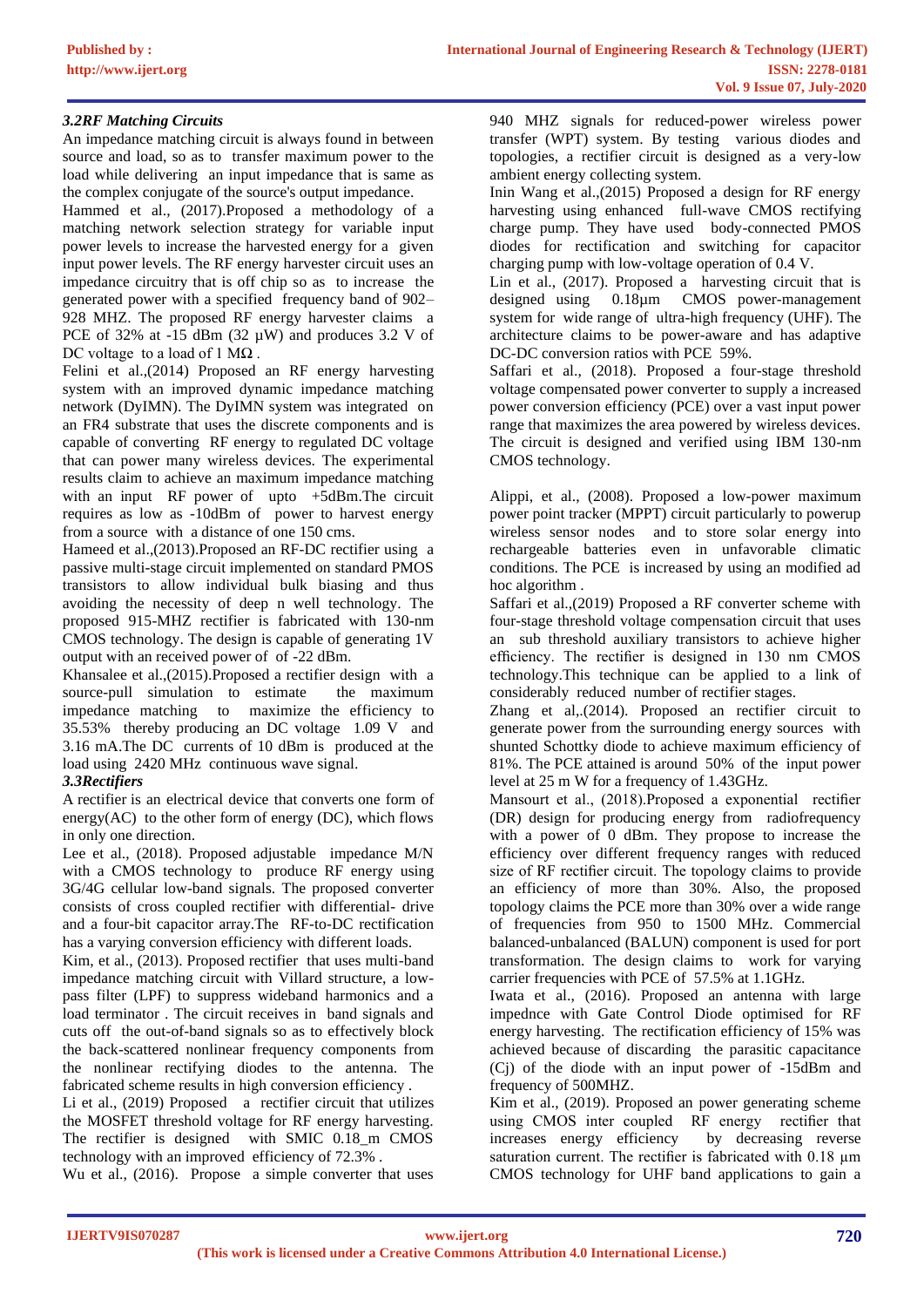maximum PCE of 75% for 1 V output voltage. And also claim to have improved PCE by 8.8% than the existing rectifier circuits.

Zhang et al., (2017).Propose a exponentially-fed charge pumping rectifier design for generating power from surrounding RF energy sources with improved power efficiency. The simulation and measurements reveal that the efficiency of 5% is improved than the ultralow power rectifier with output DC voltage of 0.7V amplitude.

Chaour et al.,(2017). Have proposed a rectifier design for Low power RF Energy Harvesting at 868 MHZ. The circuit is a passive RF-DC converter using a reactive matching circuit and voltage multiplier. They claim to harvest the RF energy at 40 dBm of power for a resistive load of 50 kW.

Sedeek et al.,(2018) .Proposed a 2.45 GHz reduced power rectifier for generating power from radio frequency (RF) with 180° hybrid junction. The proposed rectifier has two rectifying branches and two output ports. The circuit delivers maximum power efficiency of 70 % than the usual voltage doubler circuit.

Mouapi et al.,(2017). Proposed a design for a small rectifying antenna (rectenna) that operates at GSM band to generate power from RF energy. The rectifier circuit is RF micro-generator miniaturized dipole antenna whose design is based on a Schenkel voltage multiplier circuit using Schottky diodes HSMS 2850 of AVAGO. Experimental results claim an PCE of 40%.

Wang Y et al., (2014).Proposed a radio frequency harvesting scheme using gate cross-coupled (FGCC) rectifier structure to achieve better performance at LIP levels. The 3-stage FGCC rectifier uses small-thresholdvoltage (LTV) transistors so as to maximize the efficiency. For 850MHZ input AC signal, the PCE attained is 70% at  $20\mu$ W (-17.0dBm) input power.

# *3.4Voltage Doublers*

A voltage multiplier or an Voltage Doubler is an [electrical](https://en.wikipedia.org/wiki/Electrical_circuit)  [circuit](https://en.wikipedia.org/wiki/Electrical_circuit) that increases the lower AC voltage to higher DC voltage, by using appropriate [capacitors](https://en.wikipedia.org/wiki/Capacitor) and [diodes.](https://en.wikipedia.org/wiki/Diode) Normally the Voltage multipliers find their application in electronic appliances to increase the required voltage levels , also used in high energy physics experiments and lightning safety testing.

Ullah et al., (2018). Proposed a small rectenna for RF energy harvesting, claim to improve the efficiency by using voltage doubling concept. The receiver antenna is a multiband monopole design implemented for the purpose of increased gain and uni-directional radiation pattern. At each frequency band special types of voltage multipliers are implemented to increase the output power. The design of antenna and a rectifier is carried on single FR-4 substrate to increase PCE to 85% .

Chouhan et al., (2016) Proposed a voltage multiplier by using a simple cascading technique for RF energy harvesting. A 0.18<sup>um</sup> CMOS technology is used to fabricate the proposed architecture. Resistors of 5k,9k,30k and 100k were used for measurement and to imitate practical load conditions. The power conversion efficiency (PCE) is the performance factor and it was done for input power levels from 20 dBm to 0 dBm. The rectifier

exhibited a maximum PCE of 74% at the input RF level of 2 dBm for the load resistance of 5 k $\Omega$ .

Umesao, Ryo, et al., (2014). Proposed rectifiers using the Gate Controlled Diodes(GCD) with the varying threshold voltage (Vt) of the MOS by the ion-implantation, integrated with 0.18um CMOS technology. The DC values of the Gate Controlled Diodes claimed that the turn on voltage of the GCD is less than the voltage of Schottky Barrier Diode (SBD).

Jabbar et al.,(2010) Proposed an alternative version of existing C-MOS based voltage multiplier to attain PCE of 160% more than the existing designs with an input power of 0dBm . RF energy harvesting circuit using Schottky diode was verified for both practical and simulations also. *3.5Hybrid Models*

Collado et al., (2013). Proposed an energy harvesting scheme by combining solar cell and a rectenna to collect surrounding energy. A 56mW DC power is produced when the solar cell was illuminated with 100w/cm2 solar irradiance and an power increase of 15% was recorded around 0.85Ghz and 1.85 Ghz when illuminated by a microwave signal of 20 dBm.

Jadhav et al., (2017). Propose a design of hybrid circuit energy to harvest energy using both solar cell and antenna to tap the energy from surrounding energy resources. To harvest solar energy MPPT algorithm (P&O Algorithm) is used with an antenna made up of Micro strip feed Patch operating at 2.4 GHz. The circuit reveals to produce a power of 9 Watts.

Niotaki ,.et al(2014) have proposed EM energy harvesting scheme that incorporates solar and antenna structures as the source for energy harvesting circuits. This scheme uses "solar-to-electromagnetic" converters to supply the required power for RF signals generators. Also they have verified some of the new topologies to reduce the rectifier sensitivity to the received RF energy levels.

Nguyen,. et al (2018) Propose an hybrid energy harvester that uses RF energy and vibration energy. They describe the hybrid model that combines RF energy and thin piezoelectric film of polyvinylidene fluoride to harvest energy for frequency of 915 MHz and at a vibration of 15Hz.They Have used a multistage voltage multiplier along with Dickson RF to DC converter. Results claim that a power of 3w and 1.8µw is generated by harvesting RF energy and vibration energy respectively

Yildiz et,.al (2018) Proposed an hybrid Energy harvesting scheme that uses solar and electromagnetic energies. They proposed a frame work known as MIP (mixed integer programming) to decrease energy consumed by the sensor nodes. The MIP is used as a reference to analyze the power consumed by the sensor nodes. The results claim to reduce the energy consumption by 90 %

# 4 PRACTİCAL CHALLENGES

• The efficiency of RFEH circuit decreases with the increase in the separation of the RF radiating source and the RF energy harvesting circuit.

• Requires a design of antenna with high gain using suitable materials and with required geometry.

• A suitable impedance matching network that maps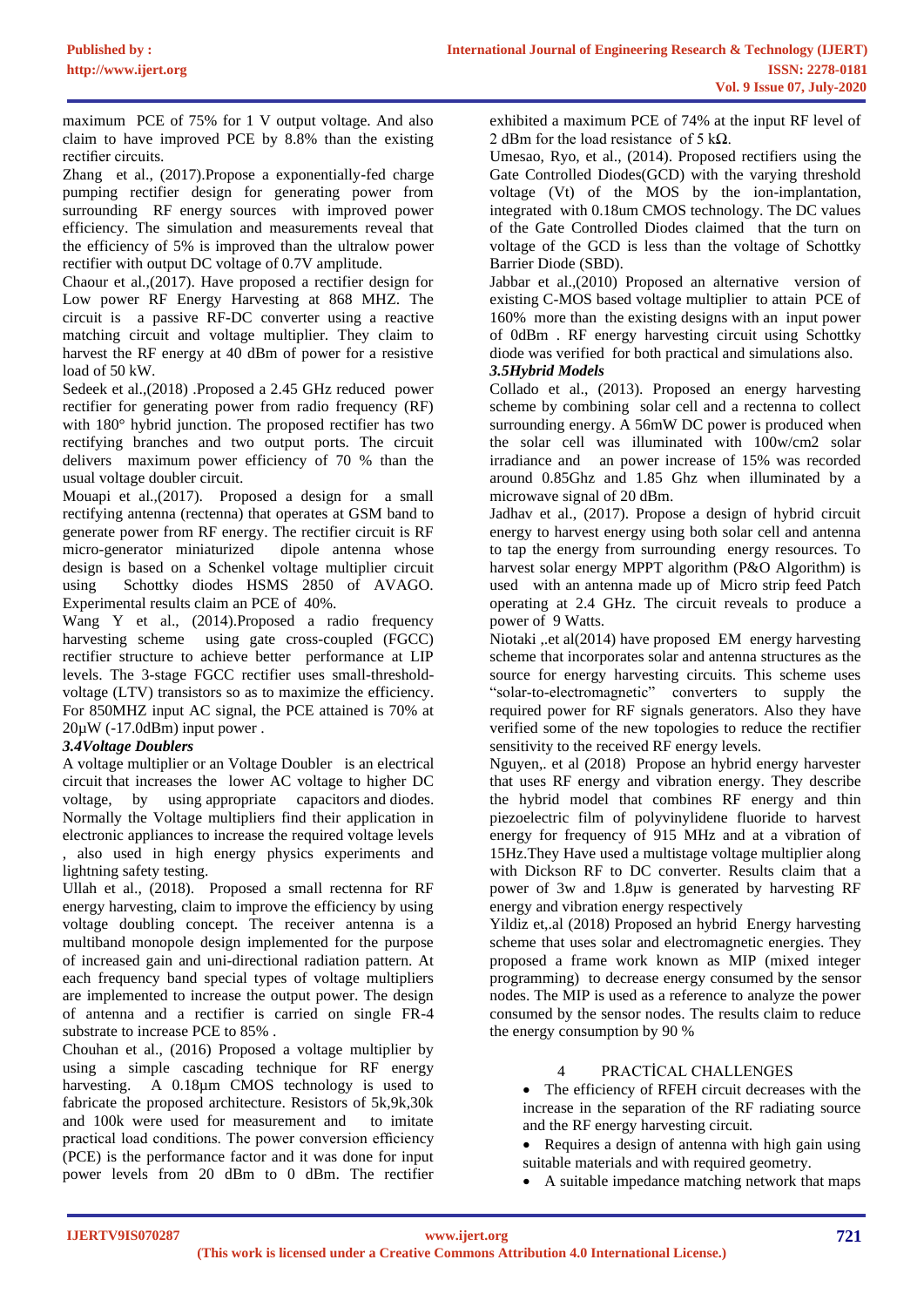to the impedance of the antenna and the rectifier and increase the efficiency of the network.

- The Radio Frequency DC power efficiency largely relies on the output power density of the converter.
- Difficulty in reducing the size of the antennas so as to match up for all kinds of electronic devices.

#### **CONCLUSIONS**

In this paper, we presented various protocols and techniques considered for the implementation of crosslayer design, RF components for WSN along RF energy harvesting techniques. The cross-layer design improves the performance by inclusion of layers interaction to gain extended energy efficiency, high reliability in packet delivery, and stability in multi-hop wireless sensor networks. RF energy signals are prevalent compared to the other ambient energy sources such as solar, thermal gradients and mechanical vibrations. In spite of the lower RF power density of the amount of energy generated is optimal to power up many wireless devices. Based on the findings in section 2 and 3 it reveals that there is lot of scope for hybrid models that consider more than one source of energy and a specific protocol for the TCP/IP layers under consideration for cross layer design. The study highlights the demand for an hybrid model that encompasses the energy efficient cross layered design along with an suitable RF energy harvesting system.

#### REFERENCES

- [1] Choi JY, Kim HS, Baek I, Kwon WH. Cell based energy density aware routing: a new protocol for improving the lifetime of wireless sensor networks. Computer Communications 2005;28(11):1293–302.
- [2] Chabalala, S. C., T. N. Muddenahalli, and F. Takawira. "Crosslayer adaptive routing protocol for wireless sensor networks." AFRICON, 2011. IEEE, 2011.
- [3] Srivastava, Vineet, and Mehul Motani. "Cross-layer design: a survey and the road ahead." IEEE Communications magazine 43.12 (2005): 112-119
- [4] Misra S, Reisslein M, Xue G. A survey of multimedia streaming in wireless sensor networks. IEEE Communications Surveys & Tutorials 2008;10(4):18–39.
- [5] Kulkarni S, Iyer A, Rosenberg C. An address-light, integrated mac and routing protocol for wireless sensor networks an addresslight, integrated MAC and routing protocol for wireless sensor networks. IEEE/ACM Transactions on Networking 2006;14(4):793–806.
- [6] Choi JY, Kim HS, Baek I, Kwon WH. Cell based energy density aware routing: a new protocol for improving the lifetime of wireless sensor networks. Computer Communications 2005;28(11):1293–302.
- [7] Yuan Y, Yang Z, He Z, He J. An integrated energy aware wireless transmission system for qos provisioning in wireless sensor network. Computer Communications 2006b;29(2):162–72.
- [8] Shu T, Krunz M. Energy-efficient power/rate control and scheduling in hybrid TDMA/CDMA wireless sensor networks. Computer Networks 2009;53(9):1395–408.
- [9] Kim, Sangkil, et al., "Ambient RF energy-harvesting technologies for self-sustainable standalone wireless sensor platforms." Proceedings of the IEEE 102.11 (2014): 1649-1666.
- [10] Jaffe, Paul, and James McSpadden. "Energy conversion and transmission modules for space solar power." Proceedings of the IEEE 101.6 (2013): 1424-1437.
- [11] Martin A. Green, Keith Emery, Yoshihiro Hishikawa, Wilhelm Wartaand Ewan D. Dunlop. Solar cell effciency tables (Version 38). Progress in Photovoltaics: Research and Applications,

19(5):565{572, 2011.

- [12] Tesla, N. The transmission of electric energy without wires. New York: Electrical World and Engineer, 1904, p.162. [Google Scholar.](http://scholar.google.com/scholar_lookup?hl=en&publication_year=1904&pages=162&author=N.+Tesla&title=The+transmission+of+electric+energy+without+wires)
- [13] Yildiz, Faruk. "Potential Ambient Energy-Harvesting Sources and Techniques." Journal of technology Studies 35.1 (2009): 40-48.
- [14] Piñuela, Manuel, Paul D. Mitcheson, and Stepan Lucyszyn. "Ambient RF energy harvesting in urban and semi-urban environments." IEEE Transactions on microwave theory and techniques 61.7 (2013): 2715-2726.
- [15] Andrenko, AS, Lin, X, Zeng, M. Outdoor RF spectral survey: a roadmap for ambient RF energy harvesting. In: Proceedings of the TENCON 2015 IEEE region 10 conference, Taipa, Macau, 1– 4 November 2015, pp.1–4. New York: IEEE.
- [16] Nasab, SH, Asefi, M, Albasha, L. Investigation of RF signal energy harvesting. Active Passive Electron Comp 2010; 35: 22– 23. [Google Scholar.](http://scholar.google.com/scholar_lookup?hl=en&publication_year=2010&pages=22-23&author=SH+Nasab&author=M+Asefi&author=L+Albasha&title=Investigation+of+RF+signal+energy+harvesting)
- [17] Lu, X. Wireless networks with RF energy harvesting: a contemporary survey. IEEE Commun Survey Tutorial 2015; 17: 757–789.
	- [Google Scholar](http://scholar.google.com/scholar_lookup?hl=en&publication_year=2015&pages=757-789&author=X.+Lu&title=Wireless+networks+with+RF+energy+harvesting%3A+a+contemporary+survey) | [Crossref](https://journals.sagepub.com/servlet/linkout?suffix=bibr60-1687814017696210&dbid=16&doi=10.1177%2F1687814017696210&key=10.1109%2FCOMST.2014.2368999) | [ISI.](https://journals.sagepub.com/servlet/linkout?suffix=bibr60-1687814017696210&dbid=128&doi=10.1177%2F1687814017696210&key=000354860000011)
- [18] Mascareñas, D, Flynn, E, Farrar, C. A mobile host approach for wireless powering and interrogation of structural health monitoring sensor networks. IEEE Sens J 2010; 9: 1719–1726. [Google Scholar](http://scholar.google.com/scholar_lookup?hl=en&publication_year=2010&pages=1719-1726&author=D+Mascare%C3%B1as&author=E+Flynn&author=C+Farrar&title=A+mobile+host+approach+for+wireless+powering+and+interrogation+of+structural+health+monitoring+sensor+networks) | [Crossref](https://journals.sagepub.com/servlet/linkout?suffix=bibr61-1687814017696210&dbid=16&doi=10.1177%2F1687814017696210&key=10.1109%2FJSEN.2009.2030706) | [ISI.](https://journals.sagepub.com/servlet/linkout?suffix=bibr61-1687814017696210&dbid=128&doi=10.1177%2F1687814017696210&key=000271020700015)
- [19] Ammar, Amira Ben, et al., "Cross-Layer Approach Based Energy Minimization for Wireless Sensor Networks." Wireless Personal Communications 98.2 (2018): 2211-2221.
- [20] Chen, Wei, et al., "Cross layer design of heterogeneous virtual MIMO radio networks with multi-optimization." Parallel & Distributed Processing, Workshops and Phd Forum (IPDPSW), 2010 IEEE International Symposium on. IEEE, 2010.
- [21] Di Marco, Piergiuseppe, et al., "TREnD: a timely, reliable, energy-efficient and dynamic wsn protocol for control applications." 2010 IEEE International Conference on Communications, ICC 2010; Cape Town. 2010.
- [22] Babulal, Kanojia Sindhuben, and Rajiv Ranjan Tewari. "Cross layer energy efficient routing (XLE2R) for prolonging lifetime of wireless sensor networks." Computer and Communication Technology (ICCCT), 2010 International Conference on. IEEE, 2010.
- [23] Chen, Yongrui, Weidong Yi, and Yang Yang. "Cross-layer strategy for energy-efficient cooperative communication in wireless sensor networks." (2010): 203-208.
- [24] Chabalala, S. C., T. N. Muddenahalli, and F. Takawira. "Crosslayer adaptive routing protocol for wireless sensor networks." AFRICON, 2011. IEEE, 2011.
- [25] Dessales, Denis, et al., "Case Study of a Wireless Sensor Network for a Building Monitoring Application." Green Computing and Communications (GreenCom), 2012 IEEE International Conference on. IEEE, 2012.
- [26] Gao, Fei, et al., "Design and optimization of a cross-layer routing protocol for multi-hop wireless sensor networks." Sensor Network Security Technology and Privacy Communication System (SNS & PCS), 2013 International Conference on. IEEE, 2013.
- [27] Jaradat, Toleen, et al., "Energy efficient cross-layer routing protocol in wireless sensor networks based on fuzzy logic. Wireless Communications and Mobile Computing Conference (IWCMC), 2013 9th International. IEEE, 2013.
- [28] Anupama, K. R., et al., "A wireless sensor network-based pipeline monitoring system." Signal Processing and Integrated Networks (SPIN), 2014 International Conference on. IEEE, 2014.
- [29] Chen, Yongrui, et al., "Cross-layer design for energy-efficient reliable routing in wireless sensor networks." Mobile Ad-hoc and Sensor Networks (MSN), 2015 11th International Conference on. IEEE, 2015.
- [30] Alhalafi, Abdullah, et al., "gTBS: A green task-based sensing for energy efficient wireless sensor networks." Computer Communications Workshops (INFOCOM WKSHPS), 2016 IEEE Conference on. IEEE, 2016.
- [31] Mishra, Mukesh, Gourab Sen Gupta, and Xiang Gui. "A review of and a proposal for cross-layer design for efficient routing and secure data aggregation over WSN." Computational Intelligence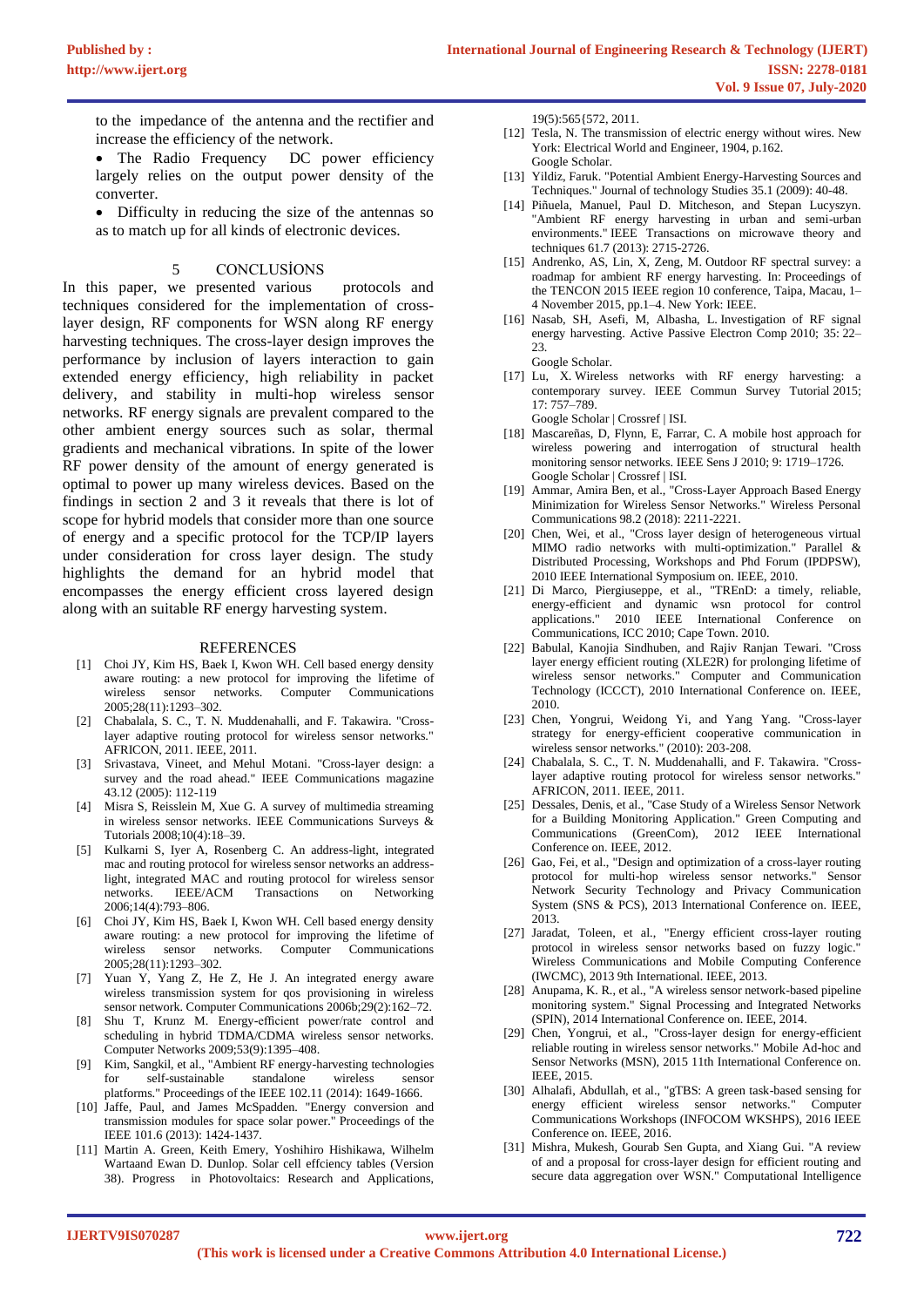and Networks (CINE), 2017 3rd International Conference on. IEEE, 2017.

- [32] He, Shibo, et al., "Cross-layer optimization of correlated data gathering in wireless sensor networks." IEEE Transactions on Mobile Computing 11.11 (2012): 1678-1691.
- [33] Zhang, Haiyang. "Classic efficient-energy MAC protocols for wireless sensor networks." Wireless Communications Networking and Mobile Computing (WiCOM), 2010 6th International Conference on. IEEE, 2010.
- [34] Dessales, Denis, et al., "Physical layer study in a goal of robustness and energy efficiency for wireless sensor networks." Design and Architectures for Signal and Image Processing (DASIP), 2010 Conference on. IEEE, 2010.
- [35] Shen, Jian, et al., "Energy efficiency of mac protocols in wireless sensor networks." Information Science and Applications (ICISA), 2011 International Conference on. IEEE, 2011
- [36] Karvonen, Heikki, and Carlos Pomalaza-Ráez. "A cross layer design of coding and awake/sleep periods in WSNS." Personal, Indoor and Mobile Radio Communications, 2006 IEEE 17th International Symposium on. IEEE, 2006.
- [37] Tiglao, Nestor Michael C., and Antonio M. Grilo. "Cross-layer caching based optimization for wireless multimedia sensor networks." Wireless and mobile computing, networking and communications (WiMob), 2012 IEEE 8th international conference on. IEEE, 2012.
- [38] Hsueh, Ching-Tsung, Chih-Yu Wen, and Yen-Chieh Ouyang. "Two-tier receiver-initiated secure scheme for hierarchical wireless sensor networks." ITS Telecommunications (ITST), 2012 12th International Conference on. IEEE, 2012.
- [39] Sadouq, Zouhair A., Marouane El Mabrouk, and Mohamed Essaaidi. "Conserving energy in WSN through clustering and power control." Information Science and Technology (CIST), 2014 Third IEEE International Colloquium in. IEEE, 2014.
- [40] Sadiq, Ali Safa, et al., "An Energy-Efficient Cross-Layer approach for cloud wireless green communications." Fog and Mobile Edge Computing (FMEC), 2017 Second International Conference on. IEEE, 2017.
- [41] Quintero, Vanessa, Claudio Estevez, and Marcos Orchard. "Stateof-charge estimation to improve energy conservation and extend battery life of wireless sensor network nodes." Ubiquitous and Future Networks (ICUFN), 2017 Ninth International Conference on. IEEE, 2017.
- [42] Cho, Jaejoon, et al., "An energy-efficient mechanism using CLMAC protocol for wireless sensor networks." null. IEEE, 2007.
- [43] Hsueh, Ching-Tsung, Chih-Yu Wen, and Yen-Chieh Ouyang. "Two-tier receiver-initiated secure scheme for hierarchical wireless sensor networks." ITS Telecommunications (ITST), 2012 12th International Conference on. IEEE, 2012.
- [44] Bencini, Luca, et al., "A fault tolerant communication architecture supporting critical monitoring with Wireless Sensor Networks." MELECON 2010-2010 15th IEEE Mediterranean Electrotechnical Conference. IEEE, 2010.
- [45] Song, Liang, and Dimitrios Hatzinakos. "A cross-layer architecture of wireless sensor networks for target tracking." IEEE/ACM Transactions on Networking (TON) 15.1 (2007): 145-158.
- [46] Chen, Yongrui, Weidong Yi, and Yang Yang. "Cross-layer strategy for energy-efficient cooperative communication in wireless sensor networks." (2010): 203-208.
- [47] (Xueying Zhang. "A cross-layer wireless sensor network energyefficient communication protocol for real-time monitoring of the long-distance electric transmission lines." Journal of Sensors 2015 (2015).
- [48] Xiong, Binbin, et al., "Cross-layer optimal policies for stochastic reliable transmission in wireless sensor networks." Ultra Modern Telecommunications and Control Systems and Workshops (ICUMT), 2010 International Congress on. IEEE, 2010
- [49] Cao, Shihua, and Jianqing Li. "A high efficiency twin coil ferrite rod antenna for RF energy harvesting in AM band." 2017 5th International Conference on Enterprise Systems (ES). IEEE, 2017.
- [50] Cao, Xuan-Tu, and Wan-Young Chung. "An Enhanced Multiplication of RF Energy Harvesting Efficiency Using Relay Resonator for Food Monitoring." Sensors 19.9 (2019): 1963.
- [51] Amrutha, M. V., and B. Sabarish Narayanan. "Cement based patch for low profile rectenna implementation for RF energy harvesting systems." 2017 International Conference on Technological Advancements in Power and Energy (TAP Energy). IEEE, 2017.
- [52] Ghosh, Saswati, Soumya K. Ghosh, and Ajay Chakrabarty. "Design of RF energy harvesting system for wireless sensor node using circularly polarized monopole antenna: RF energy harvesting system for WSN node using circularly polarized antenna." 2014 9th international conference on industrial and information systems (ICIIS). IEEE, 2014.
- [53] Ipar, Pankaj E., Shilpa M. Lambor, and Sangeeta M. Joshi. "Development of radio frequency energy module." 2016 IEEE Annual India Conference (INDICON). IEEE, 2016.
- [54] Saini, Gaurav, et al., "Efficient power management circuit for RF energy harvesting with 74.27% efficiency at 623nW available power." 2016 14th IEEE International New Circuits and Systems Conference (NEWCAS). IEEE, 2016.
- [55] Sim, Zhi Wei, Roger Shuttleworth, and Bruce Grieve. "Investigation of PCB microstrip patch receiving antenna for outdoor RF energy harvesting in wireless sensor networks." 2009 Loughborough Antennas & Propagation Conference. IEEE, 2009.
- [56] Hameed, Zohaib, and Kambiz Moez. "Design of impedance matching circuits for RF energy harvesting systems." Microelectronics Journal 62 (2017): 49-56.
- [57] Felini, C., M. Merenda, and F. G. Della Corte. "Dynamic impedance matching network for RF energy harvesting systems." 2014 IEEE RFID Technology and Applications Conference (RFID-TA). IEEE, 2014.
- [58] Hameed, Zohaib, and Kambiz Moez. "Fully-integrated passive threshold-compensated PMOS rectifier for RF energy harvesting." 2013 IEEE 56th International Midwest Symposium on Circuits and Systems (MWSCAS). IEEE, 2013.
- [59] Khansalee, Ekkaphol, Yan Zhao, and Kittipong Nuanyai. "High frequency rectifier for RF energy harvesting systems." 2015 7th International Conference on Information Technology and Electrical Engineering (ICITEE). IEEE, 2015.
- [60] Lee, Donggu, et al., "A CMOS Rectifier with 72.3% RF-to-DC Conversion Efficiency Employing Tunable Impedance Matching Network for Ambient RF Energy Harvesting." 2018 International SoC Design Conference (ISOCC). IEEE, 2018.
- [61] Kim, Phirun, Girdhari Chaudhary, and Yongchae Jeong. "A dualband RF energy harvesting using frequency limited dual-band impedance matching." Progress In Electromagnetics Research 141 (2013): 443-461.
- [62] Li, Yan, et al., "A high efficiency CMOS RF rectifier for RF energy harvesting with dynamic self-body-biasing technique." IEICE Electronics Express (2019): 16-20190462.
- [63] Wu, Xuyue, et al., "A high efficiency rectifier for ambient RF energy harvesting at  $940$  MHz." 2016 IEEE International Conference on Microwave and Millimeter Wave Technology (ICMMT). Vol. 2. IEEE, 2016.
- [64] Wang, Weiyin, Hei Wong, and Yan Han. "A high-efficiency fullwave CMOS rectifying charge pump for RF energy harvesting applications." Microelectronics Journal 46.12 (2015): 1447-1452.
- [65] Lin, Shu-Hsuan, et al., "A high-efficiency power management IC with power-aware multi-path rectifier for wide-range RF energy harvesting." 2017 IEEE MTT-S International Microwave Symposium (IMS). IEEE, 2017.
- [66] Saffari, Parvaneh, Ali Basaligheh, and Kambiz Moez. "A Wide-Range Highly Power Efficient RF-to-DC Rectifier for RF Energy Harvesting Systems." 2018 IEEE International Symposium on Circuits and Systems (ISCAS). IEEE, 2018.
- [67] Alippi, Cesare, and Cristian Galperti. "An adaptive system for optimal solar energy harvesting in wireless sensor network nodes." IEEE Transactions on Circuits and Systems I: Regular Papers 55.6 (2008): 1742-1750.
- [68] Saffari, Parvaneh, Ali Basaligheh, and Kambiz Moez. "An RF-to-DC Rectifier With High Efficiency Over Wide Input Power Range for RF Energy Harvesting Applications." IEEE Transactions on Circuits and Systems I: Regular Papers (2019).
- [69] Zhang, Hongxian, and Xinen Zhu. "A broadband high efficiency rectifier for ambient RF energy harvesting." 2014 IEEE MTT-S international microwave symposium (IMS2014). IEEE, 2014.